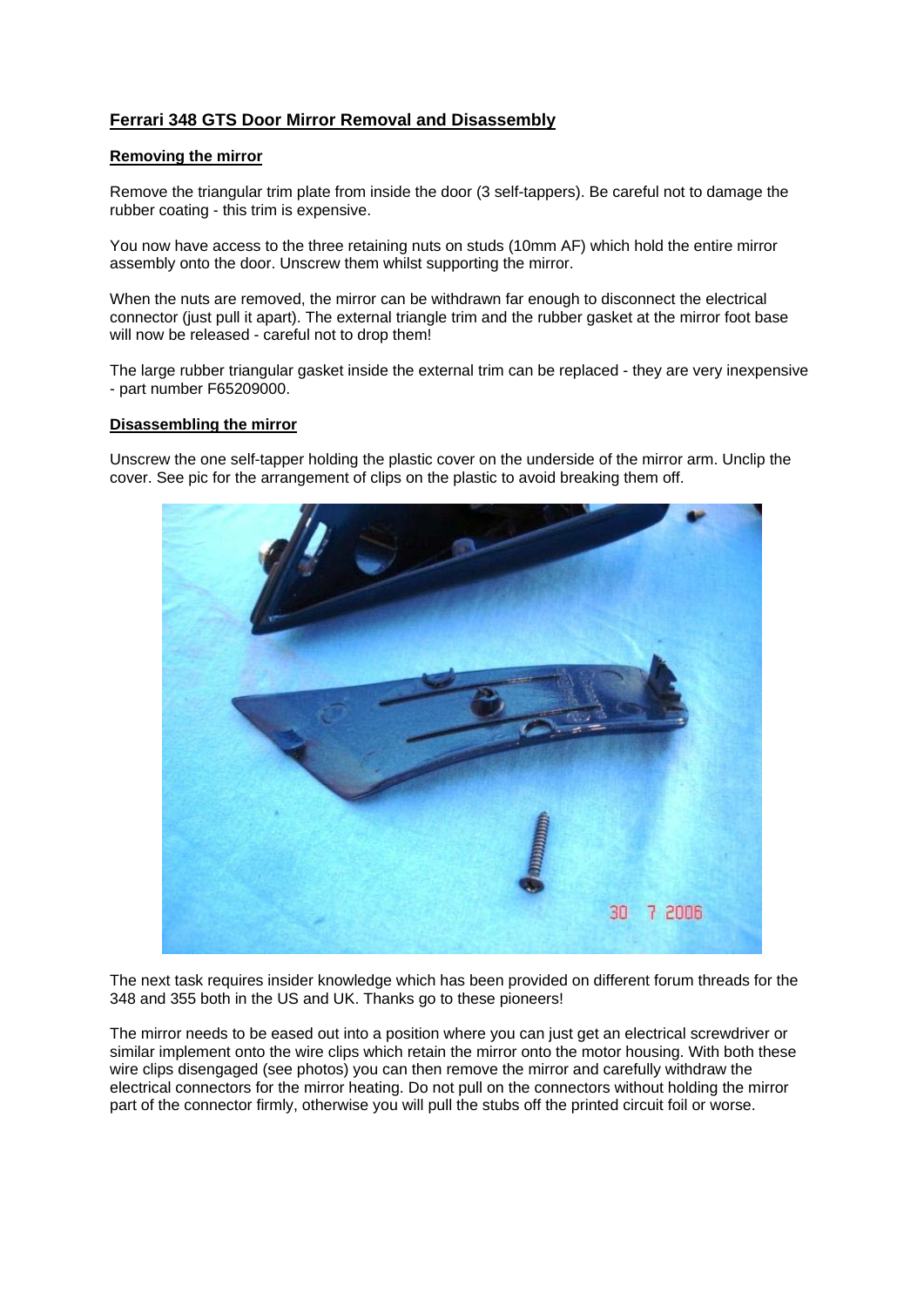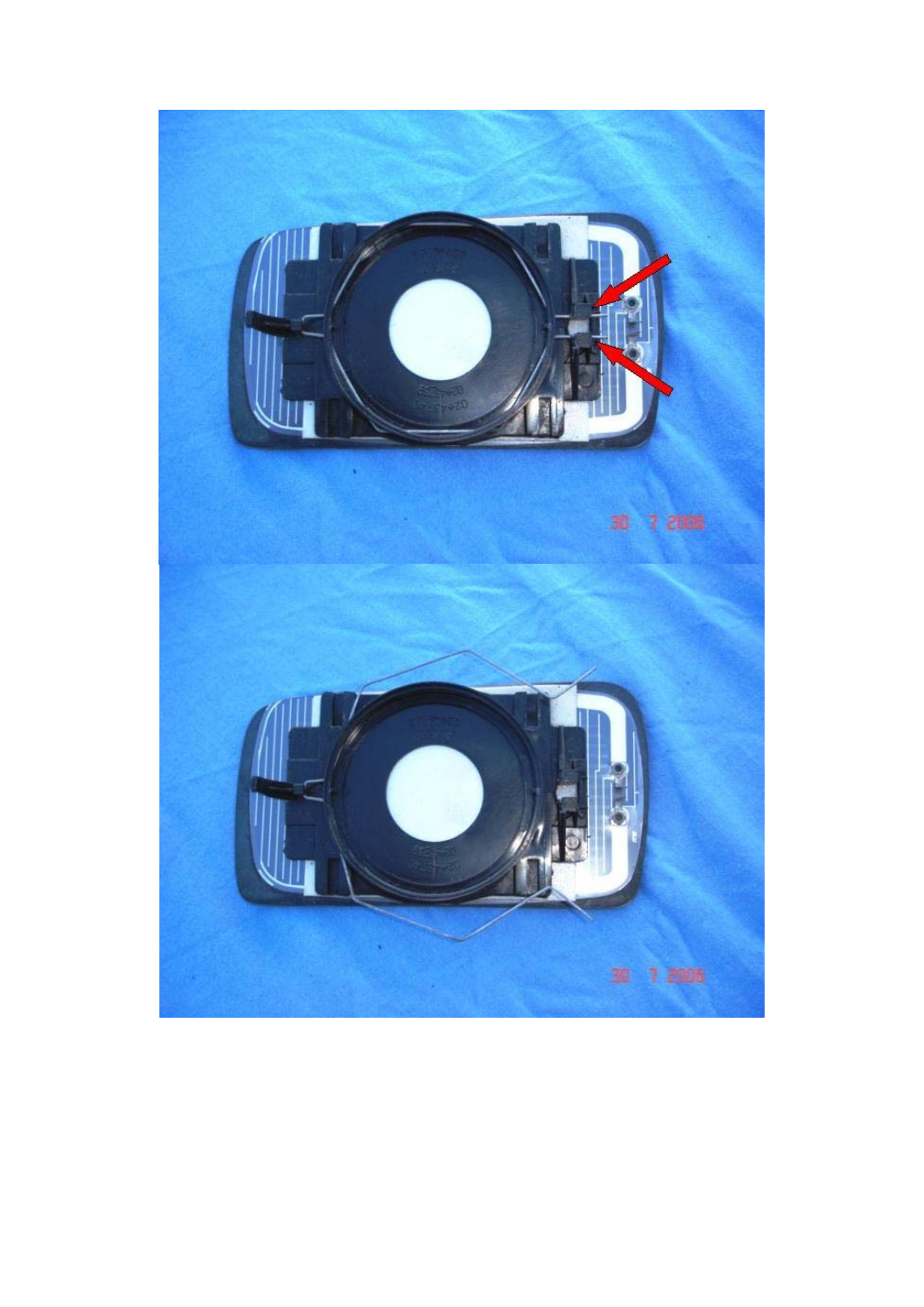

Put the mirror to one side - preferably in plenty of bubble-wrap!

Undo the 5 small self-tappers retaining the mirror plastic surround. Note that there are two different types of screw.



Pull the connector off the motor housing. To fully strip the mirror housing for a repaint job, this connector has to be removed from the wires. Note the positions of the wires for re-assembly. Then using a very small screwdriver or something else usually used to get stones out of horses' hooves,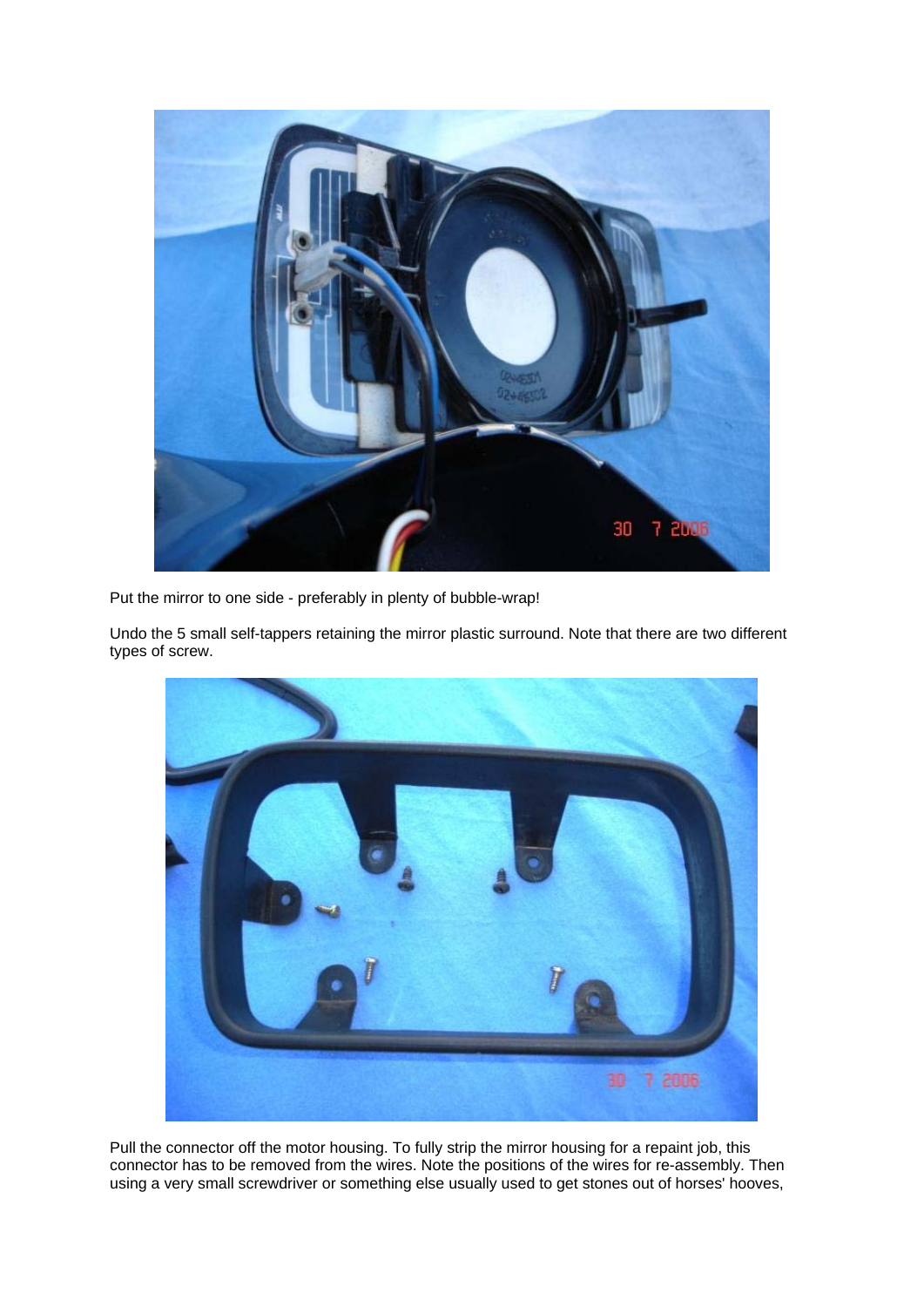depress the tang which holds the metal connector in the plastic plug and remove the connector. See photo. You can now bend the tang back up into its protruded position ready for reassembly. Repeat this for the remaining two connectors.



Undo the 3 small self-tappers holding the motor housing in place - two under the main mirror housing and one in the hinge area.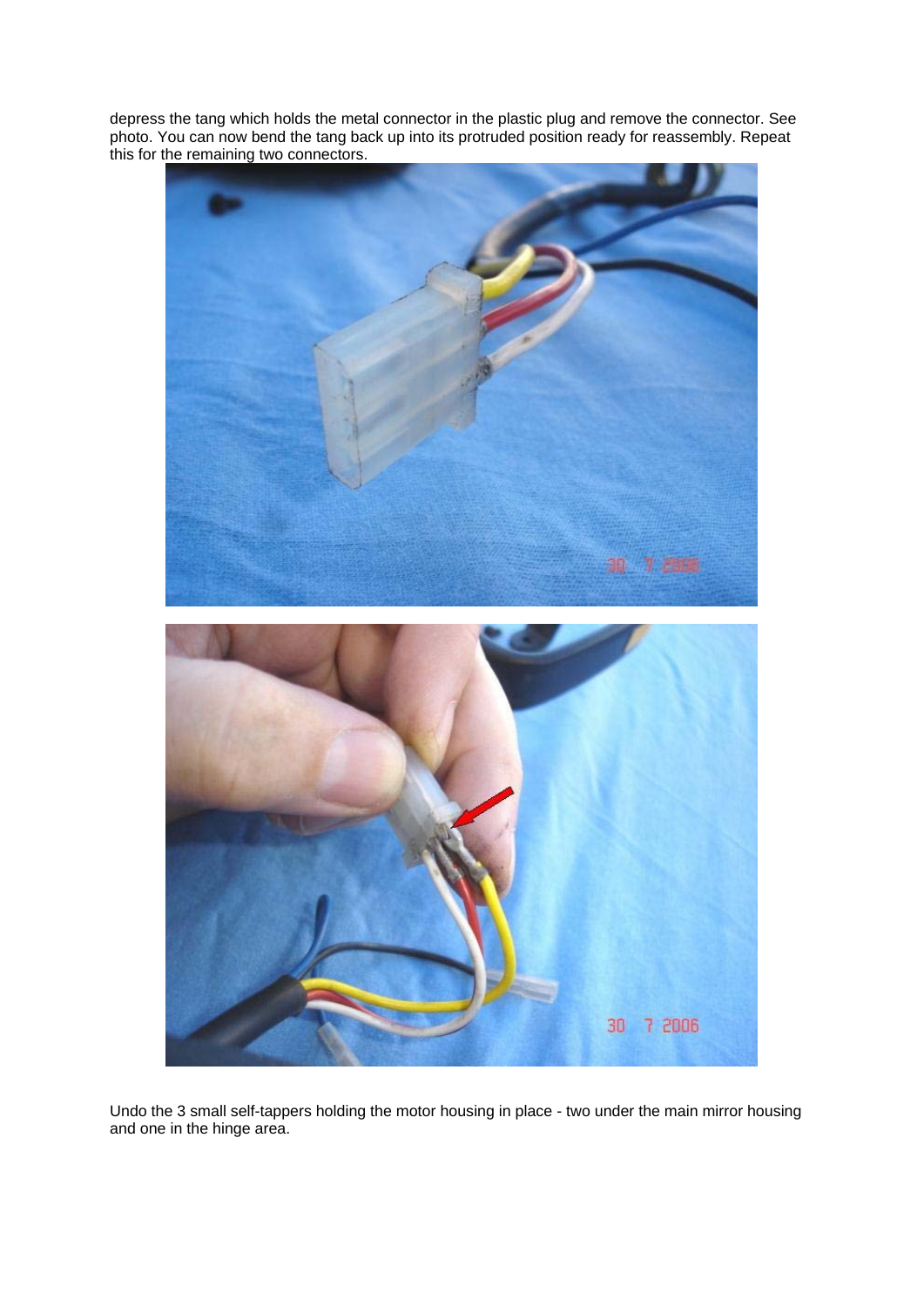

Undo the large nut holding the mirror hinge together (22mm AF). I found that a pipe wrench worked better here than a spanner.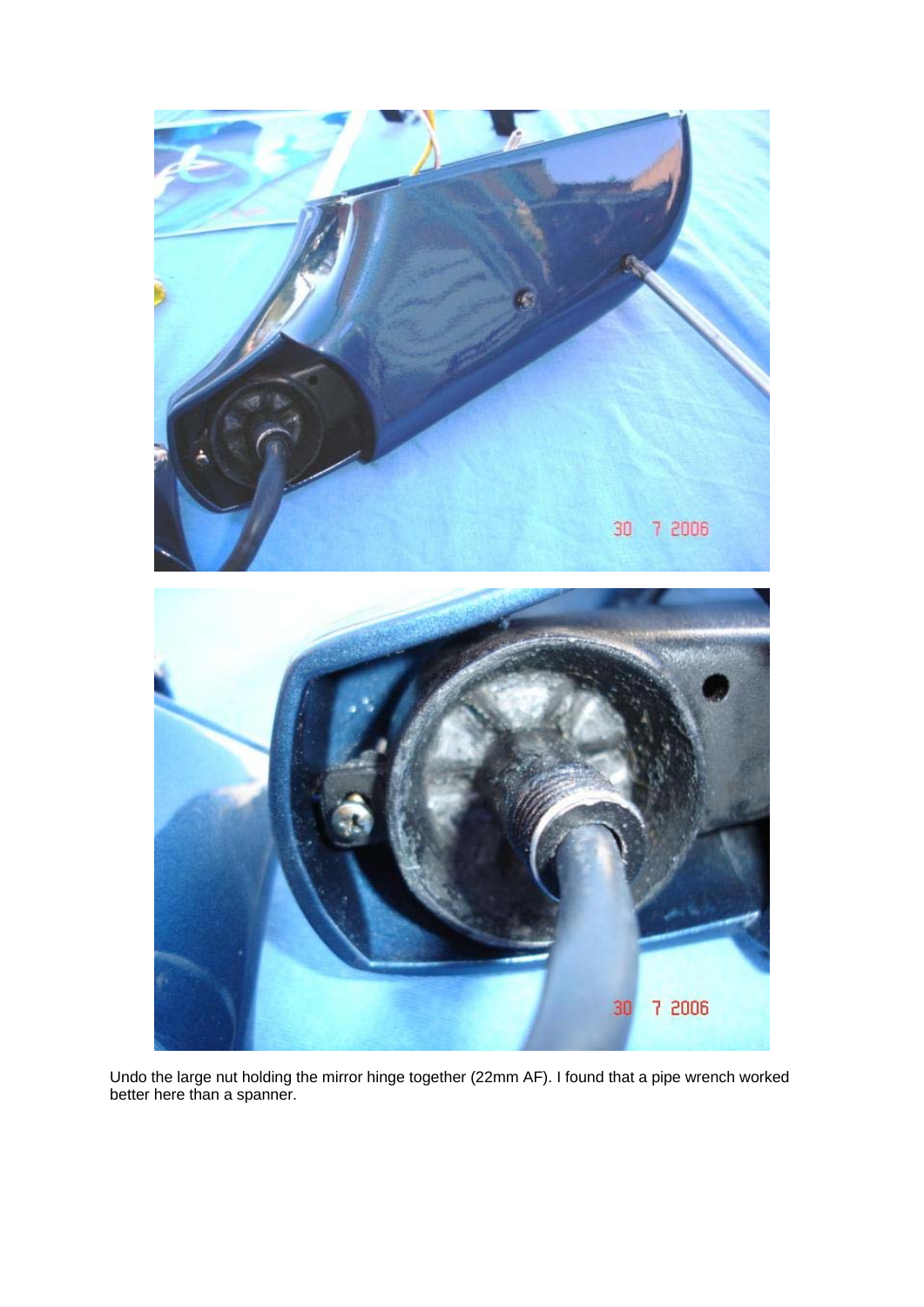

The cable loom can now be carefully withdrawn and pulled out of the hinge spigot.